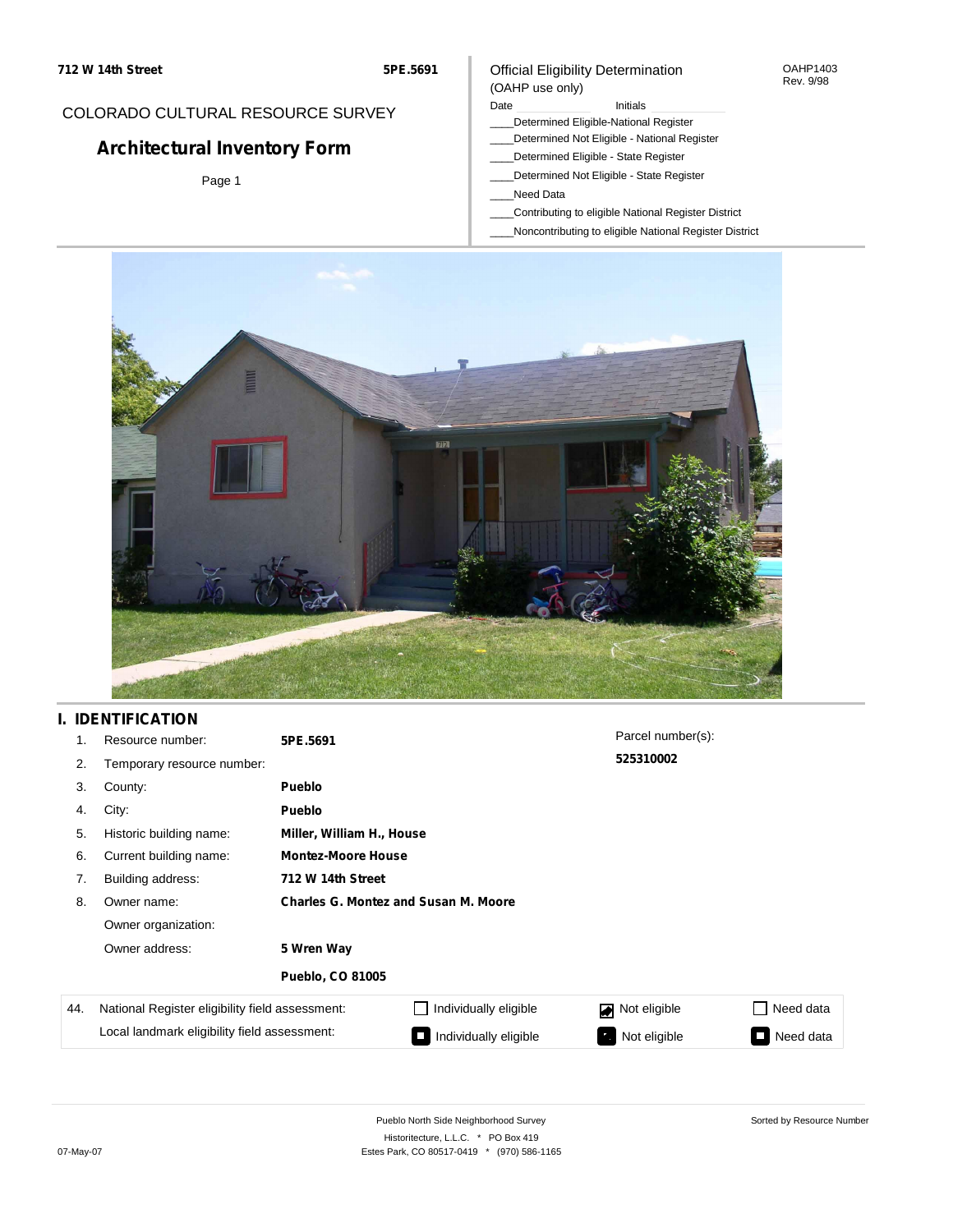Sorted by Resource Number

### **Architectural Inventory Form**

Page 2

### **II. GEOGRAPHIC INFORMATION**

| 9.  | P.M.                |     | 6th |    |    | Township:               |       | <b>20S</b>                     |    |           |           | Range:            | 65W |         |
|-----|---------------------|-----|-----|----|----|-------------------------|-------|--------------------------------|----|-----------|-----------|-------------------|-----|---------|
|     |                     | NE. | 1/4 | οf | NE | 1/4                     | of NE | 1/4                            | of | <b>SW</b> | 1/4       | of Section        |     | 25      |
| 10. | UTM reference zone: |     |     |    | 13 |                         |       |                                |    |           |           |                   |     |         |
|     | Easting:            |     |     |    |    | 533547                  |       |                                |    |           | Northing: |                   |     | 4236704 |
|     | 11. USGS quad name: |     |     |    |    | Northeast Pueblo        |       |                                |    |           | Scale:    |                   |     | 7.5     |
|     | Year:               |     |     |    |    | 1974)                   |       | 1961 (Photorevised 1970 and    |    |           |           |                   |     |         |
| 12. | $Lot(s)$ :          |     |     |    |    |                         |       | East 40 feet of Lot 2; Block 3 |    |           |           |                   |     |         |
|     | Addition:           |     |     |    |    | <b>Craig's Addition</b> |       |                                |    |           |           | Year of addition: |     | 1871    |

13. Boundary description and justification:

The boundary, as described above, contains but does not exceed the land historically associated with this property.

Metes and bounds exist:

П

### **III. ARCHITECTURAL DESCRIPTION**

| 14. | Building plan (footprint, shape):<br>Other building plan descriptions: | <b>T-Shaped Plan</b>                 |                       |
|-----|------------------------------------------------------------------------|--------------------------------------|-----------------------|
| 15. | Dimensions in feet (length x width):                                   | 891 square feet                      |                       |
| 16. | Number of stories:                                                     | 1                                    |                       |
| 17. | Primary external wall material(s):                                     | <b>Stucco</b>                        | Other wall materials: |
| 18. | Roof configuration:<br>Other roof configurations:                      | <b>Gabled Roof/Cross Gabled Roof</b> |                       |
| 19. | Primary external roof material:                                        | <b>Asphalt Roof/Composition Roof</b> |                       |
|     | Other roof materials:                                                  |                                      |                       |
| 20. | Special features:                                                      | Porch                                |                       |

21. General architectural description:

This house is oriented to the north. Gray stucco entirely conceals the foundation. The same stucco clads the exterior walls. Windows are 1-beside-1-light, sliding-sash, with aluminum frames and pink-painted wood surrounds. A shed-roofed porch fills the inside (northwest-facing) corner of the house. It has a concrete floor, aluminum and wrought-iron railings, and bluepainted, square wood supports. Three concrete steps approach the porch on the easternmost third of its north elevation. The principal doorway aligns with these steps. It hosts a wood slab door, opening behind an aluminum-frame storm door. Another doorway opens west of center in a flat-roofed addition across the rear (south) elevation. It hosts a wood slab door, opening behind an aluminum-frame storm door. It provides access to an uncovered, wood deck. Black, interlocking asphalt shingles **cover the cross-gabled roof, and gray-painted wood soffit and blue-painted wood fascia box the eaves.**

#### 22. Architectural style: **No Style**

Other architectural styles:

Building type:

23. Landscape or special setting features:

This property is located on terrain sloping downward from northwest to southeast, with an elevation of around 4,700 feet above mean sea level. The neighborhood features modest, one- and two-story houses. Setbacks from West 14th Street are generally the same on this block. This property is situated on the south side of West 14th Street, between 710 West 14th Street to the east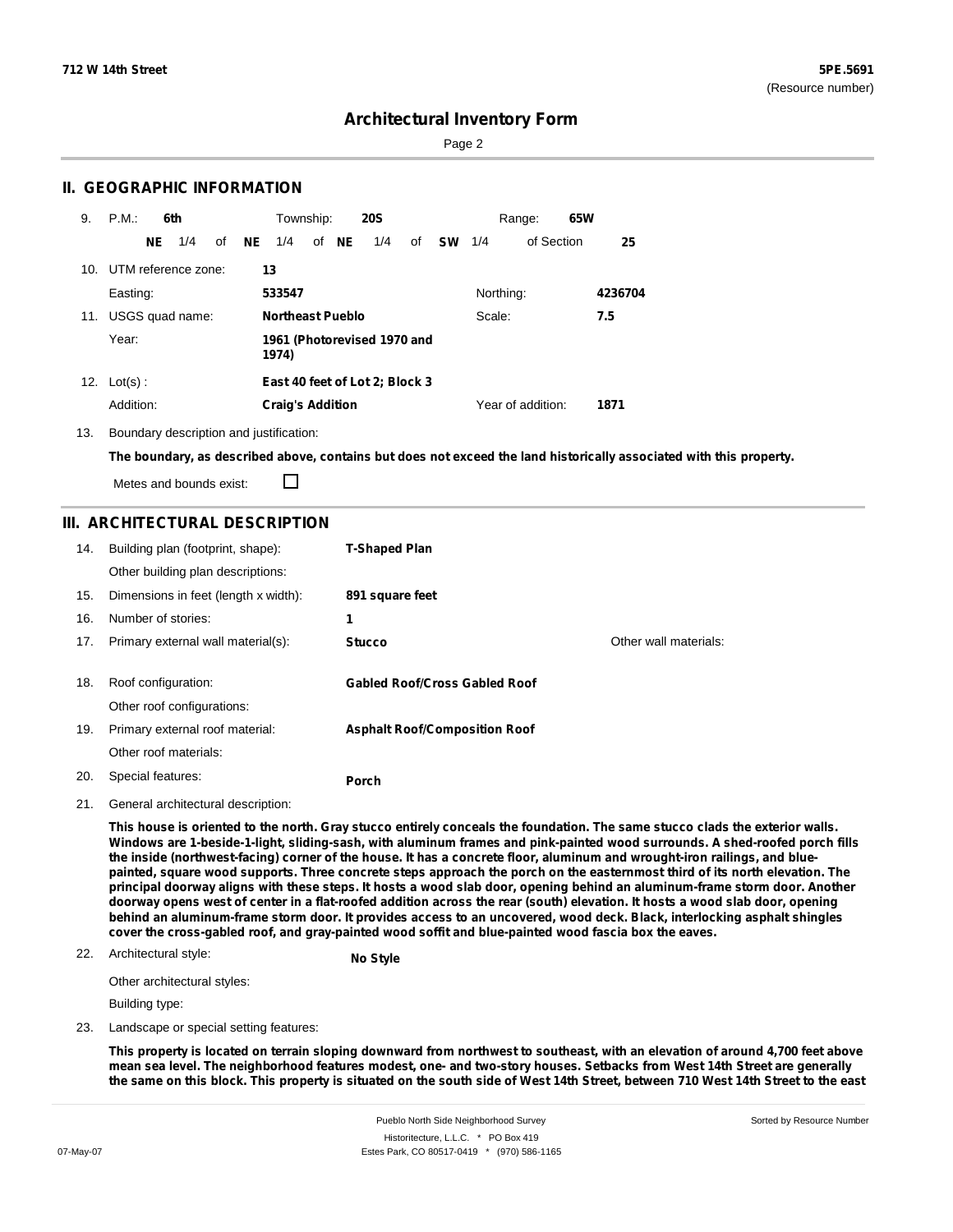Page 3

and 714 West 14th Street to the west. Grass covers the strip separating the sidewalk from the street. A planted-grass yard, with **mature landscaping, covers the area in front (north of) the house.**

24. Associated buildings, features or objects:

| 1: | Type:     | Garage                                                                                                                                                                                                                                                                                                                                                                                                                                                                                                                                                                                |
|----|-----------|---------------------------------------------------------------------------------------------------------------------------------------------------------------------------------------------------------------------------------------------------------------------------------------------------------------------------------------------------------------------------------------------------------------------------------------------------------------------------------------------------------------------------------------------------------------------------------------|
|    | Describe: | A single-car garage is located on the southeast corner of the property, fronting an east-west-<br>oriented alley. Oriented to the south, the building lacks a formal foundation. Gray-painted<br>sheets of corrugated metal clad the exterior walls. Dominating the front (south) elevation are<br>paired beadboard doors, painted gray and opening on metal strap hinges. A green-painted<br>wood slab door opens in the north end of the west elevation. Sheets of corrugated metal also<br>cover the front gabled roof. The rafter ends are exposed, but capped by a fascia board. |
| 2: | Type:     | Shed                                                                                                                                                                                                                                                                                                                                                                                                                                                                                                                                                                                  |
|    | Describe: | A small shed is situated on the southwest corner of the property. Oriented to the north, the<br>building appears to lack a formal foundation. Yellow-painted wood weatherboard, with 1-by-4-<br>inch cornerboards, clads the exterior walls. A small, plywood door opens in the center of the<br>front (north) elevation. Opening in the rear elevation, accessible from the alley, is a small<br>hatch, suggesting that this building may have been used as a coal shed. Gray, interlocking<br>asphalt shingles cover the front-gabled roof, and the rafter ends are exposed.        |

#### **IV. ARCHITECTURAL HISTORY**

| 25. | Date of Construction:  | Estimate:                                                                                                                                               | 1890                             | Actual: |                                                                                               |  |
|-----|------------------------|---------------------------------------------------------------------------------------------------------------------------------------------------------|----------------------------------|---------|-----------------------------------------------------------------------------------------------|--|
|     | Source of Information: | Sanborn Fire Insurance Maps (for Pueblo, Colorado). New York: Sanborn Map and<br>Publishing Co., 1883, 1886, 1889, 1893, 1904-05, 1904-51, and 1904-52. |                                  |         |                                                                                               |  |
|     |                        |                                                                                                                                                         | Co. consulted 1886 through 2003. |         | Pueblo City Directory. Pueblo, Co.; Salt Lake City; Kansas City, Mo.; and others: R.L. Polk & |  |
| 26. | Architect:             | unknown                                                                                                                                                 |                                  |         |                                                                                               |  |
|     | Source of information: |                                                                                                                                                         |                                  |         |                                                                                               |  |
| 27. | Builder:               | unknown                                                                                                                                                 |                                  |         |                                                                                               |  |
|     | Source of information: |                                                                                                                                                         |                                  |         |                                                                                               |  |
| 28. | Original Owner:        | unknown                                                                                                                                                 |                                  |         |                                                                                               |  |
|     | Source of information: |                                                                                                                                                         |                                  |         |                                                                                               |  |
| 29. | Construction history:  |                                                                                                                                                         |                                  |         |                                                                                               |  |
|     |                        |                                                                                                                                                         |                                  |         |                                                                                               |  |

According to Pueblo County Tax Assessor records, this building was constructed in 1900. However it appears on an 1893 Sanborn map, and city directory listings for this address date to 1890, suggesting a circa 1890 date of construction. The house appears to have been originally clad in wood weatherboard. The stucco wall cladding, replaced windows, and rear addition all **appear to date to after 1980.**

| 30. | Location: <b>original</b> |                            | Date of move(s):       |  |
|-----|---------------------------|----------------------------|------------------------|--|
|     |                           | V. HISTORICAL ASSOCIATIONS |                        |  |
| 31. | Original use(s):          |                            | <b>Single Dwelling</b> |  |
| 32. | Intermediate use(s):      |                            | <b>Single Dwelling</b> |  |
| 33. | Current use(s):           |                            | <b>Single Dwelling</b> |  |

- 34.
- **Residence** Site type(s):
- 35. Historical background:

The first resident of this house, constructed around 1890, appears to have been William H. Miller, manager of the hardware and grocery departments of the Crews-Beggs Dry Goods Company. Around 1909, Joshua B. Deems purchased this property and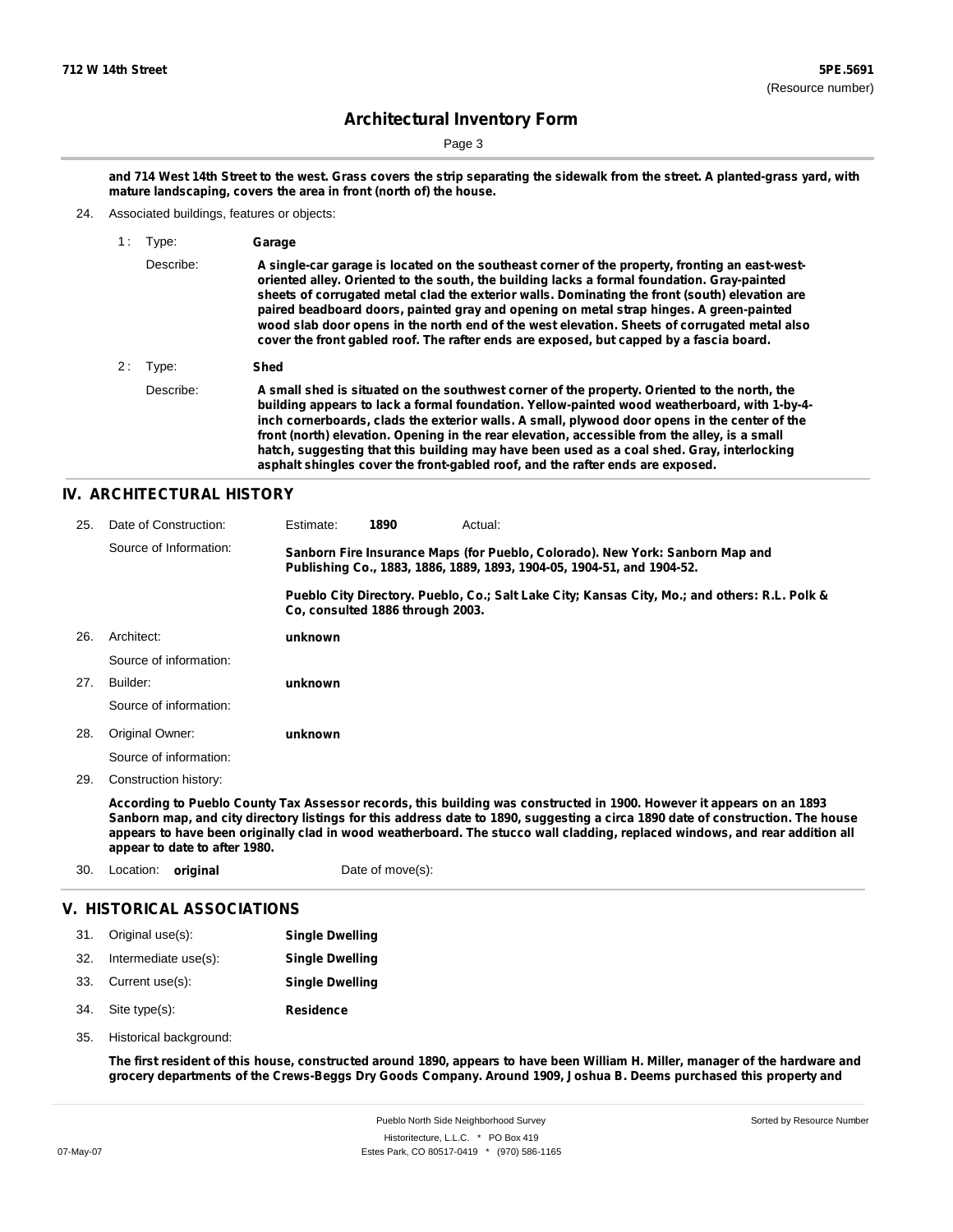Page 4

resided here with his family. He appears to have been independently wealthy and dabbled in livestock. Deems was born around 1844 in Pennsylvania. His wife, Frannine H. Deems, was born in Missouri circa 1853. They were married around 1871 and had two sons, Mack Deems and Irving Deems, and three daughters, Mrs. L.L. Louderdale, Mrs. William Ferguson, and Mrs. John H. Becker. Joshua Deems died prior to 1914. Frannine continued to reside here, later moving to 606 West 14th Street (5PE.5684).

Henry M. Christman resided here briefly around 1925. He was foreman of the Pueblo Chieftain newspaper's composing room. Christman and his wife, Hattie Ada Christman, previously lived across the street, at 711 West 14th Street (5PE.5690) and later **resided at 910 West 13th Street.**

**Around 1930, the resident was John Y. Rote, followed by Earl Maxwell in 1935.**

William Harris Samuel purchased this property around 1940 and resided here briefly with his wife, Ruby Samuel. William was employed in the blast furnace unit of the CF&I Steel Corporation and was a life member of the Pueblo Musicians Union. He later **moved to 2801 Eighth Avenue, where he died on October 2, 1954.**

Purchasing this property around 1945 was Frank J. Ewers, who resided here through 1950. Around 1955, C. Harry and Rita A. Dunkel acquired this house and lot and resided here until their deaths. They came to Pueblo County around 1916 and were farmers and ranchers. They moved to this house upon their retirement. The Dunkels had 10 children: Harold E. Dunkel, Roy Dunkel, Goldie Pittman, Daisy Stewart, Dorothy Oliver, Harry W. Dunkel, Vera Galbraith, Edna Bradshaw, Opal Webster, and Alfred Dunkel. The elder Harry Dunkel died on December 17, 1963; Rita remained here until her own death on July 15, 1998.

Christian A. Gredig acquired the house and lot from the Dunkel estate in 1999, selling it in 2002 to Charles G. Montez and Susan **M. Moore, the current owners.**

36. Sources of information:

**Pueblo County Office of Tax Assessor. Property information card [internet].**

**Pueblo City Directory. Pueblo, Co.; Salt Lake City; Kansas City, Mo.; and others: R.L. Polk & Co, consulted 1886 through 2003.**

**Sanborn Fire Insurance Maps (for Pueblo, Colorado). New York: Sanborn Map and Publishing Co., 1883, 1886, 1889, 1893, 1904-05, 1904-51, and 1904-52.**

**U.S. Census of 1910. Precinct 4, Pueblo, Pueblo County, Colorado. Series T624, roll 124, p. 134.**

**"Deems (Frannine H.)" [obituary]. Pueblo Chieftain, 26 December 1927, p. 8.**

**"Christman (Henry M.)" [obituary]. Pueblo Chieftain, 18 June 1943, p. 9.**

**"Samuel (William Harris)" [obituary]. Pueblo Chieftain, 3 October 1954, p. 10A.**

**"Dunkel (C. Harry)" [obituary]. Pueblo Chieftain, 19 December 1963, p. 16A.**

**"Rita A. Dunkel" [obituary]. Pueblo Chieftain, 16 July 1998, p. 2B.**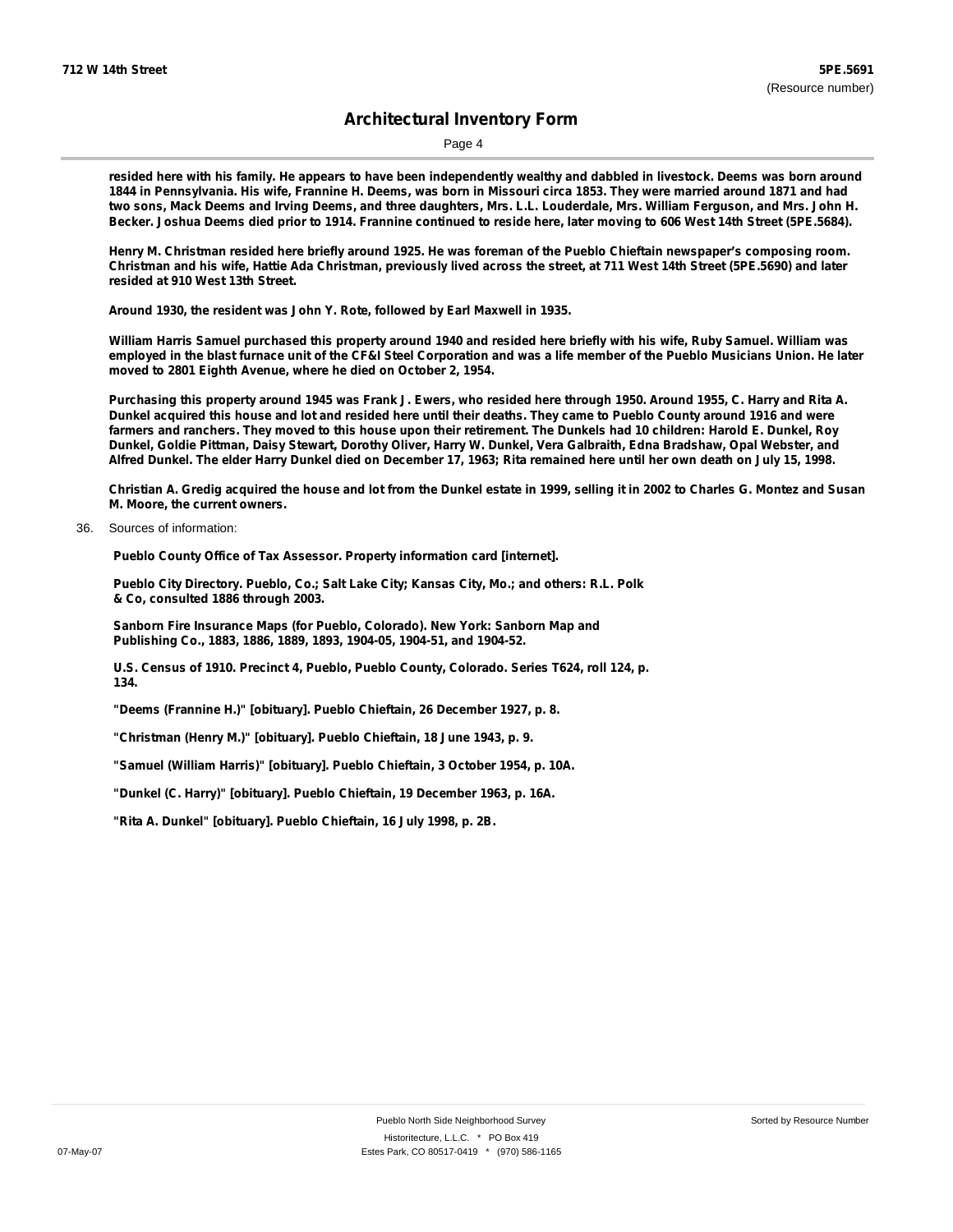$\sim$ 

Sorted by Resource Number

# **Architectural Inventory Form**

Page 5

|     | <b>VI. SIGNIFICANCE</b>    |                                          |                                                                                                                                                                              |  |  |  |  |  |
|-----|----------------------------|------------------------------------------|------------------------------------------------------------------------------------------------------------------------------------------------------------------------------|--|--|--|--|--|
| 37. |                            | Local landmark designation:              | Yes $\Box$<br>No.<br>$\mathbf{r}_1$                                                                                                                                          |  |  |  |  |  |
|     |                            | Designation authority:                   |                                                                                                                                                                              |  |  |  |  |  |
|     |                            | Date of designation:                     |                                                                                                                                                                              |  |  |  |  |  |
| 38. |                            | Applicable National Register criteria:   |                                                                                                                                                                              |  |  |  |  |  |
|     |                            |                                          |                                                                                                                                                                              |  |  |  |  |  |
|     | H<br>$\Box$                |                                          | A. Associated with events that have made a significant contribution to the broad pattern of our history.<br>B. Associated with the lives of persons significant in our past. |  |  |  |  |  |
|     | П                          |                                          | C. Embodies the distinctive characteristics of a type, period, or method of construction, or represents the work                                                             |  |  |  |  |  |
|     |                            |                                          | of a master, or that possess high artistic values, or represents a significant and distinguished entity whose<br>components may lack individual distinction.                 |  |  |  |  |  |
|     |                            |                                          | D. Has yielded, or may be likely to yield, information important in history or prehistory.                                                                                   |  |  |  |  |  |
|     | $\blacksquare$             |                                          | Qualifies under Criteria Considerations A through G (see manual).                                                                                                            |  |  |  |  |  |
|     | O                          |                                          | Does not meet any of the above National Register criteria.                                                                                                                   |  |  |  |  |  |
|     |                            | <b>Pueblo Standards for Designation:</b> |                                                                                                                                                                              |  |  |  |  |  |
|     |                            | 1a. History                              |                                                                                                                                                                              |  |  |  |  |  |
|     | $\overline{\phantom{a}}$ . |                                          | Have direct association with the historical development of the city, state, or nation; or                                                                                    |  |  |  |  |  |
|     |                            | <u>1b. History</u>                       |                                                                                                                                                                              |  |  |  |  |  |
|     | $\Box$                     |                                          | Be the site of a significant historic event; or                                                                                                                              |  |  |  |  |  |
|     |                            | 1c. History                              |                                                                                                                                                                              |  |  |  |  |  |
|     | $\Box$                     |                                          | Have direct and substantial association with a person or group of persons who had influence on society.                                                                      |  |  |  |  |  |
|     |                            | 2a. Architecture                         |                                                                                                                                                                              |  |  |  |  |  |
|     | $\Box$                     |                                          | Embody distinguishing characteristics of an architectural style or type; or                                                                                                  |  |  |  |  |  |
|     |                            | 2b. Architecture                         | Be a significant example of the work of a recognized architect or master builder, or                                                                                         |  |  |  |  |  |
|     | $\overline{\phantom{a}}$   | 2c. Architecture                         |                                                                                                                                                                              |  |  |  |  |  |
|     | $\Box$                     |                                          | Contain elements of architectural design, engineering, materials, craftsmanship, or artistic merit which represent a                                                         |  |  |  |  |  |
|     |                            |                                          | significant or influential innovation;                                                                                                                                       |  |  |  |  |  |
|     | $\overline{\phantom{a}}$   | 2d. Architecture                         | Portray the environment of a group of people or physical development of an area of the city in an era of history                                                             |  |  |  |  |  |
|     |                            |                                          | characterized by a distinctive architectural style.                                                                                                                          |  |  |  |  |  |
|     |                            | 3a. Geography                            |                                                                                                                                                                              |  |  |  |  |  |
|     |                            |                                          | Have a prominent location or be an established, familiar, and orienting visual feature of the contemporary city, or                                                          |  |  |  |  |  |
|     |                            | 3b. Geography                            |                                                                                                                                                                              |  |  |  |  |  |
|     |                            | or rarity; or                            | Promote understanding and appreciation of Pueblo's environment by means of distinctive physical characteristics                                                              |  |  |  |  |  |
|     |                            | 3c. Geography                            |                                                                                                                                                                              |  |  |  |  |  |
|     | $\Box$                     |                                          | Make a special contribution to Pueblo's distinctive character.                                                                                                               |  |  |  |  |  |
|     |                            |                                          | Not Applicable                                                                                                                                                               |  |  |  |  |  |
|     | $\Box$                     |                                          | Does not meet any of the above Pueblo landmark criteria.                                                                                                                     |  |  |  |  |  |
| 39. |                            | Area(s) of Significance:                 | <b>Not Applicable</b>                                                                                                                                                        |  |  |  |  |  |
| 40. |                            | Period of Significance:                  | n/a                                                                                                                                                                          |  |  |  |  |  |
| 41. |                            | Level of significance:                   | National:<br>State<br>Local<br>$\Box$<br>O                                                                                                                                   |  |  |  |  |  |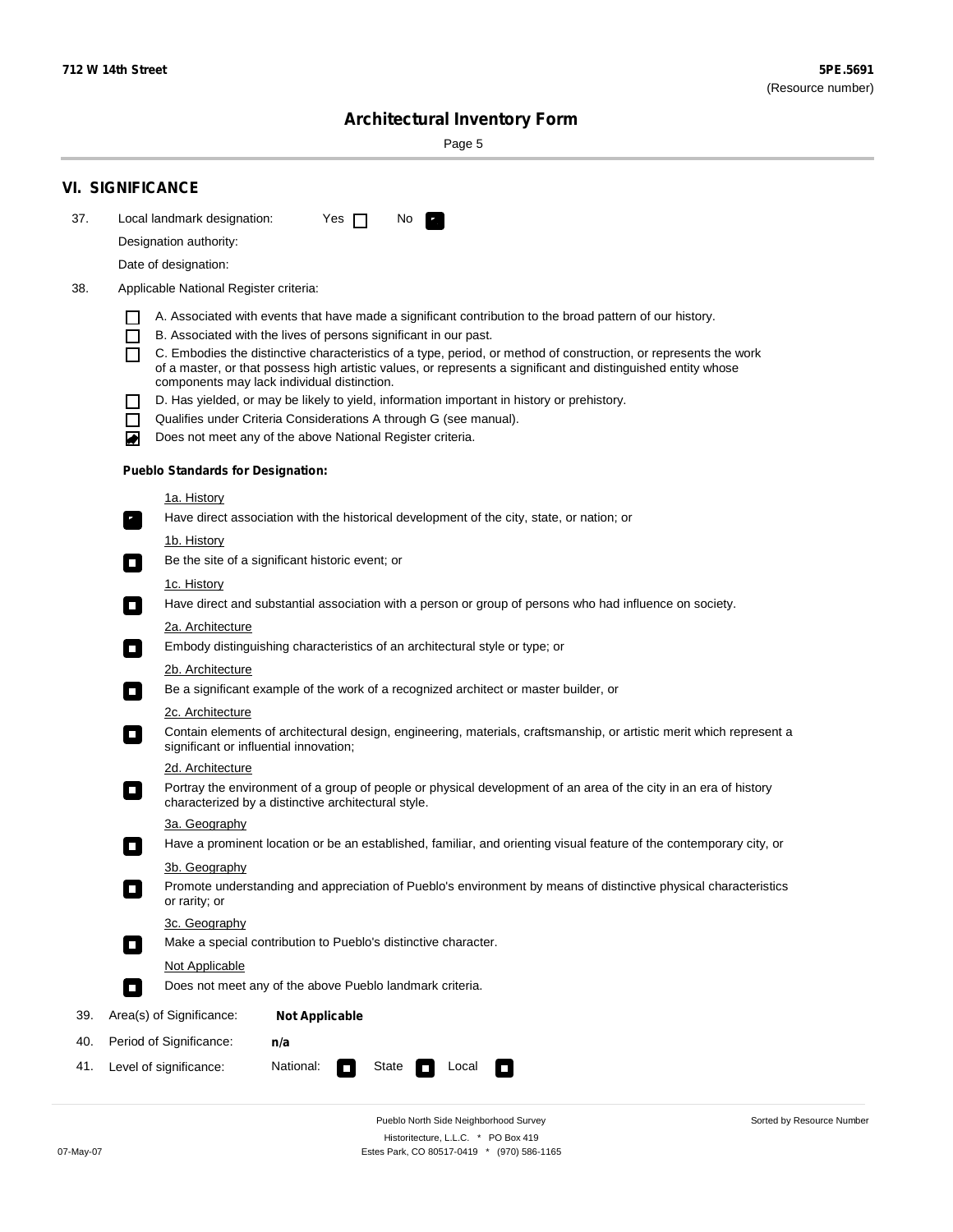Page 6

#### 42. Statement of significance:

This property is historically significant under Pueblo Local Landmark criterion 1A for its association with the development of Pueblo's North Side Neighborhood, when more architecturally sophisticated buildings like this one, the product of an **emerging professional and entrepreneurial class, joined the smaller, plainer dwellings originally constructed here. However,** the levels of architectural and historical significance, combined with physical integrity, are not to the extent that this property would qualify for individual listing in the National Register of Historic Places, the Colorado State Register of Historic Properties, or as a City of Pueblo Landmark. It is, nonetheless, a contributing resource within any potential historic district.

43. Assessment of historic physical integrity related to significance:

Constructed around 1890, this building exhibits a moderate level of physical integrity relative to the seven aspects of integrity as defined by the National Park Service and the Colorado Historical Society: location, setting, design, materials, workmanship, feeling, and association. While new wall cladding, replaced windows, and an addition after 1980 have removed or concealed almost all character-defining features, the architectural merit of this building is expressed through its form rather than its style, which remains large intact. This property retains sufficient physical integrity to convey its architectural **and historical significance.**

#### **VII. NATIONAL REGISTER ELIGIBILITY ASSESSMENT**

National Register eligibility field assessment: 44. Local landmark eligibility field assessment:

**Individually eligible Not eligible** Not eligible **Need data Individually eligible Not eligible** Not eligible **Need data** 

No<sub>D</sub>

No

 $No$  N/A

 $N/A$   $\Box$ 

Yes Yes

45. Is there National Register district potential? Yes

**Pueblo's North Side Neighborhood represents the evolution of the city's professional middle and upper classes. Its diversity of architectural styles and forms directly represents the city's changing economic and cultural climates. As well, the neighborhood is distinctive because it appears to have evolved independently of the area's dominant industry, steel manufacturing.** Discuss:

 $\blacksquare$ 

If there is National Register district potential, is this building contributing:



#### **VIII. RECORDING INFORMATION**

| 47. | Photograph numbers): | <b>CD-ROM Photo Disc: North Side Photos</b><br>File Name(s): 14thstw712                                                       |
|-----|----------------------|-------------------------------------------------------------------------------------------------------------------------------|
|     | Negatives filed at:  | <b>Special Collections</b><br><b>Robert Hoag Rawlings Public Library</b><br>100 East Abriendo Avenue<br>Pueblo, CO 81004-4290 |
| 48. | Report title:        | <b>Pueblo North Side Neighborhood Survey</b>                                                                                  |
| 49. | $Date(s)$ :          | 07/18/05                                                                                                                      |
| 50. | Recorder(s):         | <b>Adam Thomas</b>                                                                                                            |
| 51. | Organization:        | Historitecture, L.L.C.                                                                                                        |
| 52. | Address:             | <b>PO Box 419</b>                                                                                                             |
|     |                      | Estes Park, CO 80517-0419                                                                                                     |
| 53. | Phone number(s):     | (970) 586-1165                                                                                                                |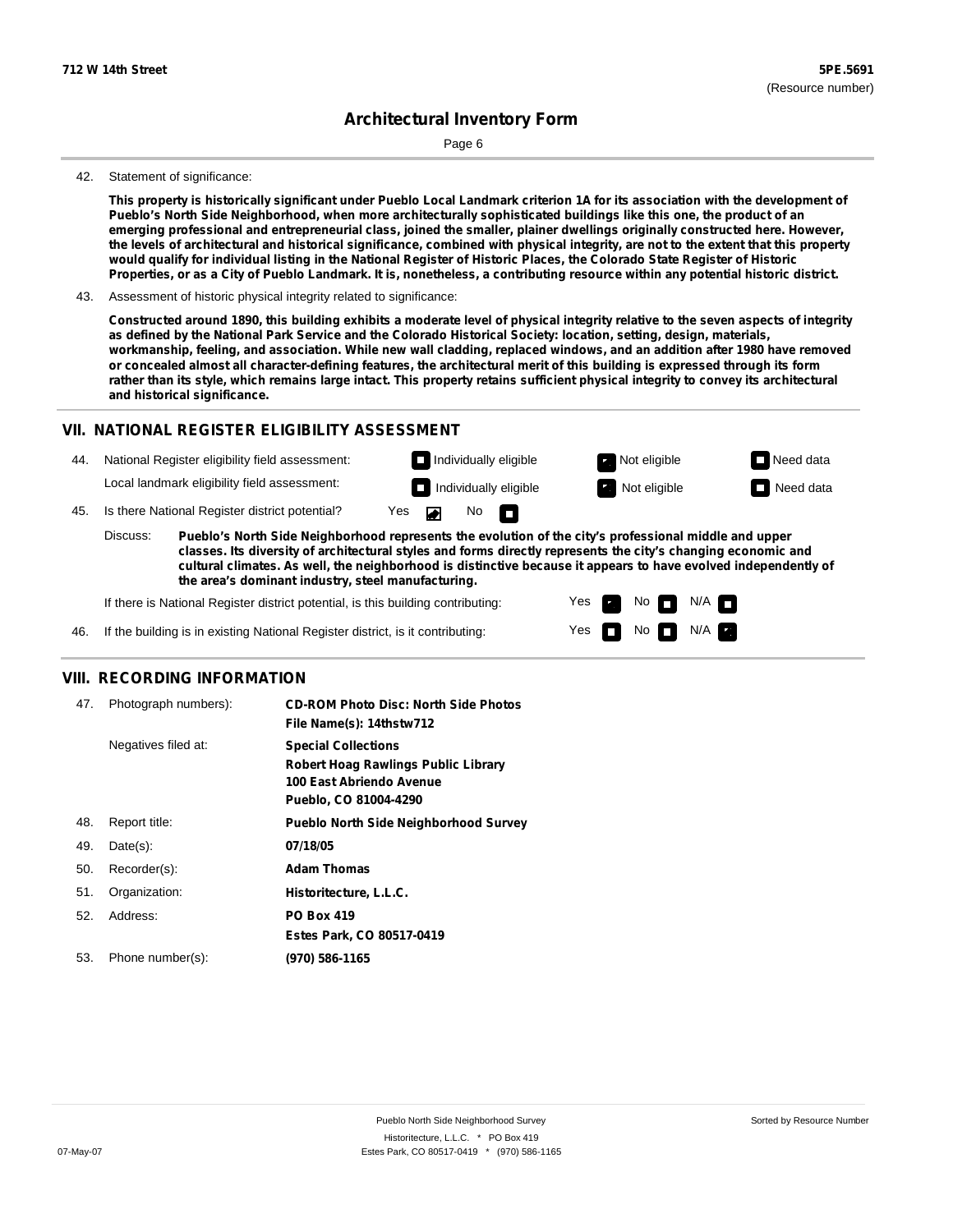Page 7